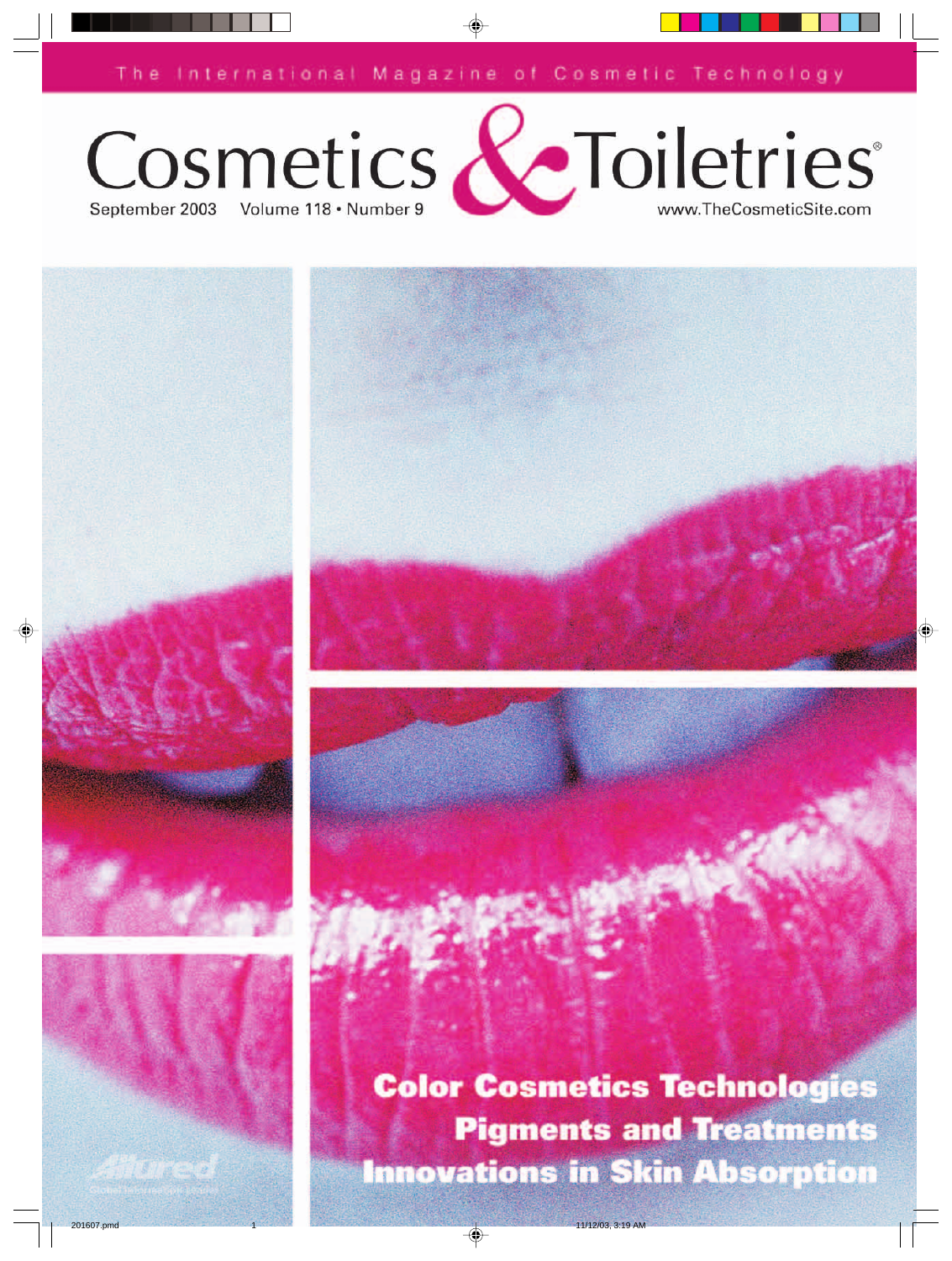

# Penetration and Metabolism of Isoflavones in Human Skin

Mibelle AG Cosmetics, Buchs, Switzerland **Hans-Peter Nissen and Hanspeter Prieur** Derma Consult GmbH, Alfter, Germany

Flavonoids form a large group of plant polyphenols, comprised of more than 5,000 molecules. The group is subdivided into anthocyanins, which are responsible for the colors from blue to red in flowers and fruits, and the colorless or white-to-yellow flavones, flavonols and isoflavones.

Many of these flavonoids are biologically active compounds that may have disease-preventing properties. Studies have been carried out mainly on cancer, cardiovascular disease and postmenopausal problems. In addition to their potent antioxidant properties, their mechanisms of action may include specific inhibition of enzymes or binding to receptors (Figure 1).

Most of the flavonoids in plants are found in the glycoside form, which means they are attached to a sugar residue.<sup>1</sup> As such, they are water-soluble and can be kept in the aqueous plant vacuoles. The glycosides are usually biologically inactive in humans because of low cellular uptake and because they do not fit into the binding sites of enzymes and receptors. After oral application, transformation into active molecules occurs through the action of hydrolytic enzymes in the intestine.2

### **Flavonoids as Cosmetic Ingredients**

Flavonoids have become very popular as cosmetic ingre-



dients, with claimed skin benefits such as prevention of lipid oxidation, $3$  stimulation of fibroblast proliferation,<sup>4</sup> reduction of collagen breakdown,<sup>5</sup> and inhibition of 5α-reductase.<sup>6</sup> The prevalent isoflavone in soy is the glycoside genistin. Its aglycone (the molecular form without sugar residues), genistein, is a well-known inhibitor of protein tyrosine kinases.7

**Daniel Schmid and Fred Zülli**

Kinases are involved in the signaling process inside cells. In the skin, they are essential components of the signal transduction pathway that is activated by radicals and inflammatory cytokines and leads to the expression of collagen- and elastin-degrading enzymes. These enzymes, called matrix metalloproteinases, are key players in skin aging.8 Genistein can block this signaling pathway and as a consequence, radicals and inflammatory cytokines have no effect on collagen and elastin metabolism.

Most cosmetic ingredients based on isoflavones contain the glycoside forms. To become an active substance they must be hydrolyzed in situ after topical application.

In this work, we analyzed by tape stripping the penetration of isoflavones into the skin and the possible transformation of isoflavone glycosides to the corresponding biologically active aglycones.

## **Transformation of Prodrugs in Human Skin**

The transformation of compounds in the skin was first raised when the concept of "prodrugs" was introduced into the cosmetic field. Prodrugs are

#### *Key words*

*soy isoflavones, hydrolysis, liposomes, skin penetration, genistein*

#### *Abstract*

*This human study shows that the isoflavone aglycone genistein penetrates significantly better into the skin when it is formulated in a liposomal preparation. The corresponding isoflavone glycoside genistin is not hydrolyzed to the biologically active aglycones upon topical application.*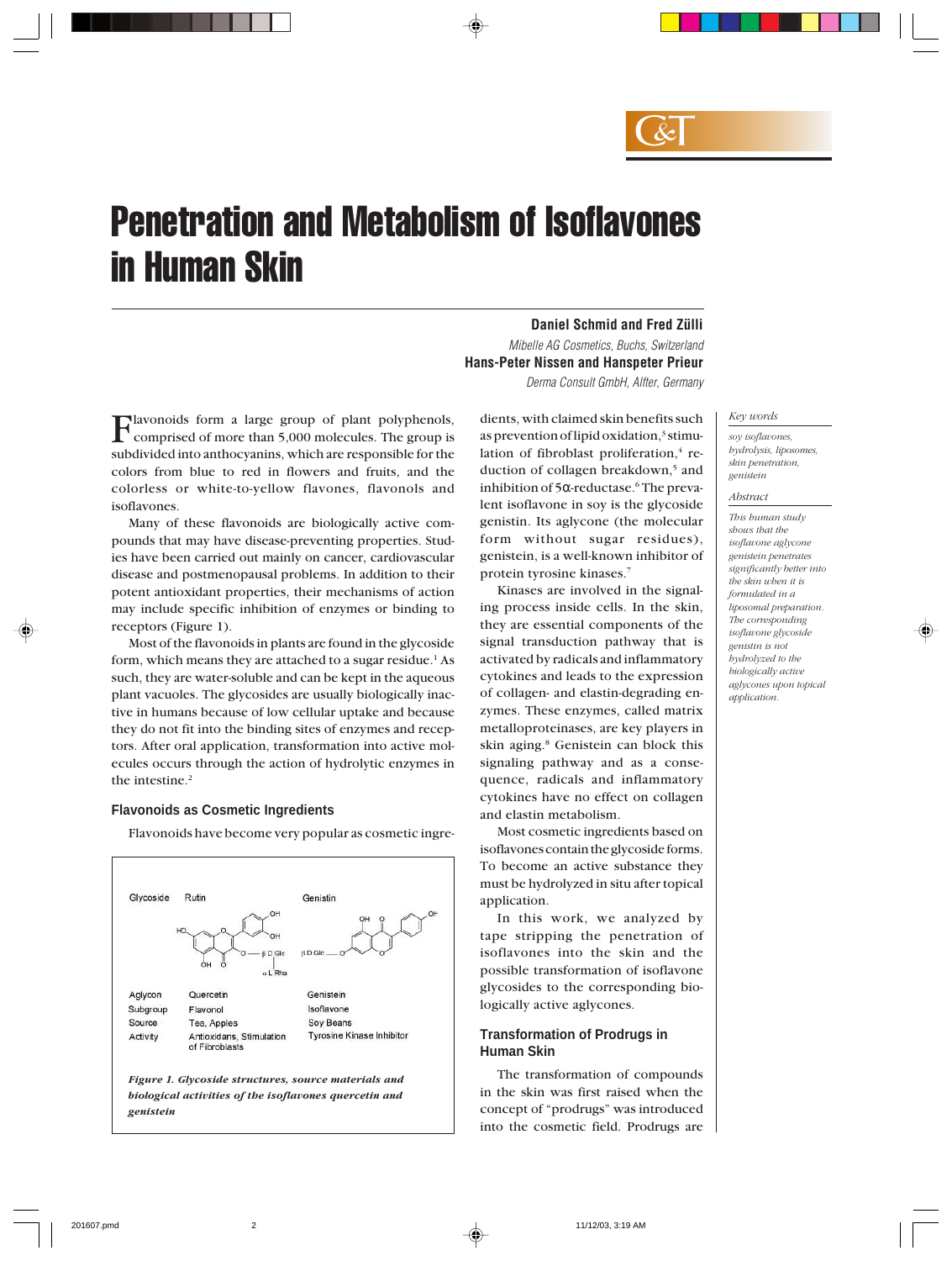inactive compounds that are transformed into active molecules by enzymes at or near the site of action.

The concept was applied in the cosmetic field mainly for the highly unstable vitamins C and E. The watersoluble ascorbic acid (vitamin C) and the oil-soluble tocopherol (vitamin E) are the most prevalent antioxidants in the epidermis, and there is interest in delivering the antioxidant benefits of these vitamins to the skin. Unfortunately, these vitamins are very unstable in cosmetic preparations. Therefore, cosmetic formulations contain prodrugs in the form of stable esters of vitamins C and E, on the premise that enzymes in the epidermis will transform the provitamins into the active vitamins.

Although the stratum corneum contains very little free water, metabolic activity has been found in this layer of the skin. A tape-stripping technique has been used to measure the activities of enzymes that are important for maintaining the integrity of the stratum corneum. Enzyme activities have been shown for the phosphatases, phospholipases, and β-glucocerebrosidase that are involved in the formation of the multilamellar lipid layers, and for the serine-type proteases trypsin and chymotrypsin, which are responsible for the degradation of the corneodesmosomal linkages in the desquamation process.9

The data regarding bioconversion of vitamin C and E esters are conflicting. Regarding derivatives of vitamin C, Pinnell et al.<sup>10</sup> found no penetration of the water-soluble ascorbyl phosphate and no hydrolysis of ascorbyl palmitate. The latter seems to penetrate readily through the stratum corneum, but appears to remain on the extracellular surface of cells in the living epidermis. Thus, it seems that the ester derivatives are not taken up into the cells.<sup>11</sup>

Alberts et al.<sup>12</sup> showed absorption of α-tocopherol acetate into the skin but no evidence of its metabolism to the free form.

Rangarajan and Zatz<sup>13</sup> found that 15-20% of the α-tocopheryl acetate that permeated into the viable skin was metabolized into the active form. However, they could not detect any α-tocopherol in the stratum corneum, and the extent of permeation was shown to depend on the formulation.

Similar results were shown by Baschong et al.<sup>14</sup> They detected deposition in the underlying skin only when α-tocopheryl acetate was solubilized or encapsulated. Hydrolysis of α-toco-pheryl acetate did not occur on the skin surface or in the stratum corneum, but up to 50% of the compound was hydrolyzed in the layers below.

Hydrolysis of vitamin esters occurs only in the living part of the epidermis. Prior to conversion the esters therefore have to cross the stratum corneum. However, penetration seems to be critical and highly dependent on the formulation. The rate of hydrolysis in the deeper epidermis is still a matter of discussion.

## **Materials and Methods**

Three different isoflavone preparations (Formula 1) were applied (50 µl/cm<sup>2</sup>) to test areas on the inside of the forearm.

After 4 hours, skin samples were taken by stripping the test areas with adhesive tapes (width: 2 cm; length: 2.5 cm) to analyze the distribution profile of the ingredient (the dose of genistein applied on the stripped area was  $750 \mu g$ ). This method gently removes the stratum corneum. After solubilization of the material from the tapes, the samples were filtered and concentrated on a rotary evaporator.

The concentration of genistein was analyzed by HPLC: the dried extracts were dissolved in 250–µl acetonitrile and applied to an RP-18 column<sup>a</sup>. The mobile phases were water with 0.1% acetic acid (A) and acetonitrile with 0.1% acetic acid (B). The gradient was 10% B to 30% B over 60 min. Detection was carried out at 260 nm.

### **Results and Discussion**

In order to analyze penetration of the isoflavone genistein and to verify whether its glycoside is hydrolyzed in skin, we conducted a study with ten human volunteers and three different test preparations:

- Formula 1a Isoflavone aglycone genistein with liposomes;
- Formula 1b Same as Formula 1a but without liposomes to address their influence on penetration;
- Formula 1c Isoflavone glycoside genistin in liposomes to determine the rate of hydrolysis.

The method of tape stripping was used to analyze the distribution of genistein in the skin after application of the different preparations. The study results are shown in Figure 2.

The genistein in Formula 1b remained mainly in the outermost stratum corneum (strips 1 to 5). Only 4% of it was found in strips 6 to 10 and nothing in deeper layers. The distribution profile of the genistein in Formula 1a compared to that of the genistein in Formula 1b was clearly shifted to deeper stratum corneum layers. The largest portion of genistein was detected in strips 6 to 10. In the skin areas where Formula 1c was applied, no significant amounts of genistein could be detected in the stratum corneum.

The recovery yield of the detected genistein in the HPLC samples was 54%, 42% and 0.3% for Formulas 1a, 1b and 1c compared to applied amounts of genistein or genistin, respectively.